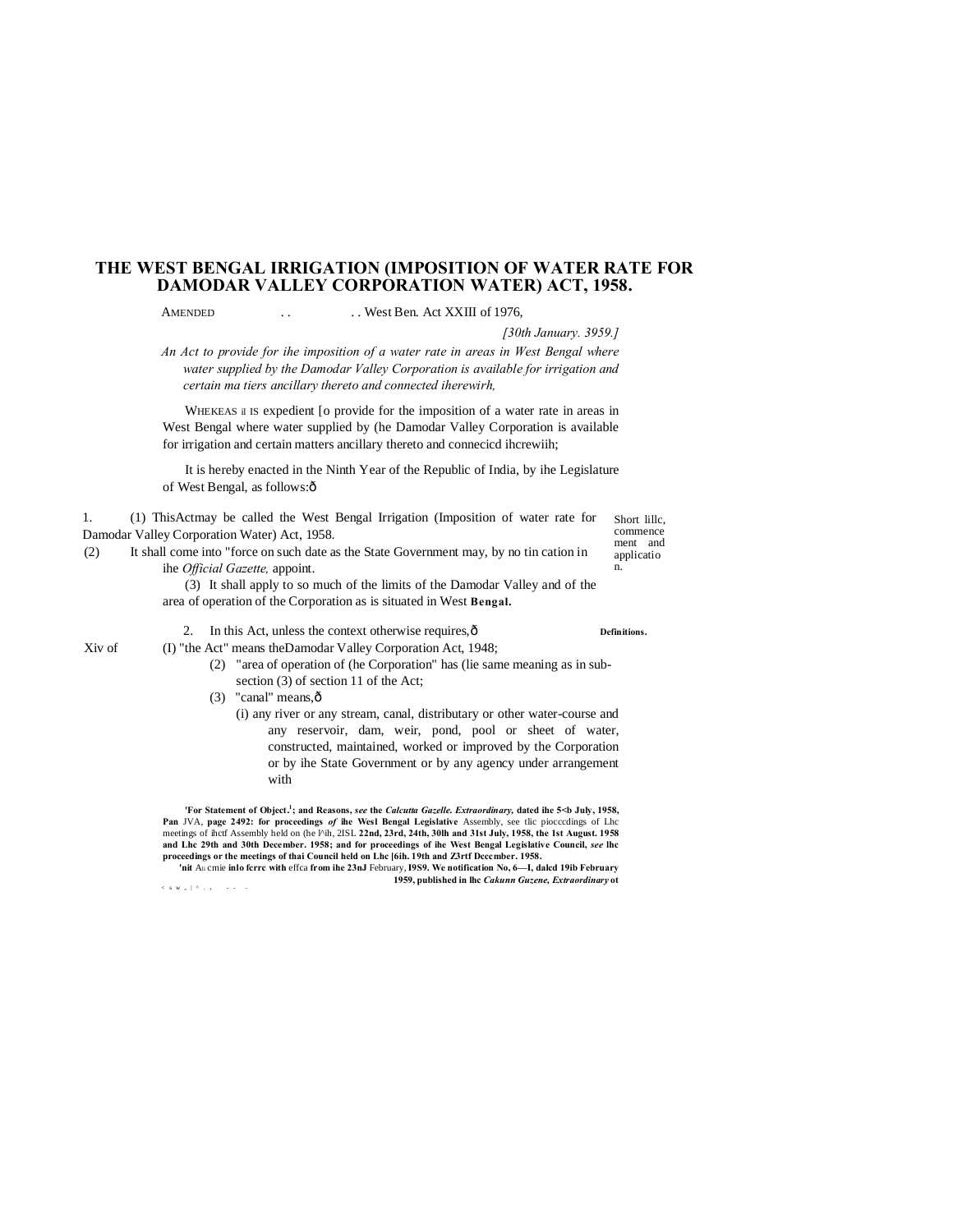### 210 *The West Bengal Irrigation (Imposition of water rate for Damodar Valley Corporation Water) Act, 1958.*

[West Ben. Act

*(Sections J. 4.)*

ihe Corporation or the Slate Government, in connection wiili the promotion and operation of any scheme for irrigation, water supply or drainage,

- (ii) any supply or escape channel, conduit, sluice, groin or other inlet into or outlet from a canal as defined in sub-clause (i),
- (iii) any land on the bank of a canal as defined in sub-clause (i) or sub-clause (ii), acquired by the Slate Government lor **Lhe** Corporation and which is permanently or occasionally covered by water,

but does not include any work for the removal of sewage;

- (4) "collector" includes any officer appointed by the State Government to perform any or all of the lunclions of a Collector under this Act;
- (5) "the Corporation" means the Damodar Valley Corporation constituted under section 4 of the Act;
- (6) *"kharif* season" means the part of the year from July to October; "
- (7) "limits of the Damodar Valley" has the same meaning as in sub-section (1) of section 11 of the Act;

(S) "*rabi* season" means the pan or the year from November to '[February];

- ! (Sa) "summer season" means the pari of lhe year from March to April;
- (9) "year" means a period of Iwclvc months commencing with July.

**Actio** 3. The provisions of this Act shall have effect notwithstanding

**oilier laws.** anything to the contrary contained in the Act or in any oilier law or contract for Ihe **Lime** being in forcc.

**Imposition** 4\_ **/n** Whenever the State Government is of opinion that lands in of u'aier

mic\_ any area in West Bengal wiihin the limits of the Damodar Valley or within the area or operation of the Corporation are benefited or are likely to be benefited by irrigation during *'{kharif* season, *rabi* season or summer season] by

water supplied by the Corporation through canals,

**'The word wiihin ihe square brnckcis was substituted fur (hi: ward "March" by s. 2(i) of ihe West Bengal Irrigation (Imposition of waier rait; for Damodar Valley Corporation Water) (Amendment) Act, 1976 (Wesl Ben. Act XX1T1 of 1976).**

**: Clause (Ba) was inserted by s. 2(ii),** *ibid,*

**'The words within the square brackets were substituted for lhe words "the** *kharif* **season**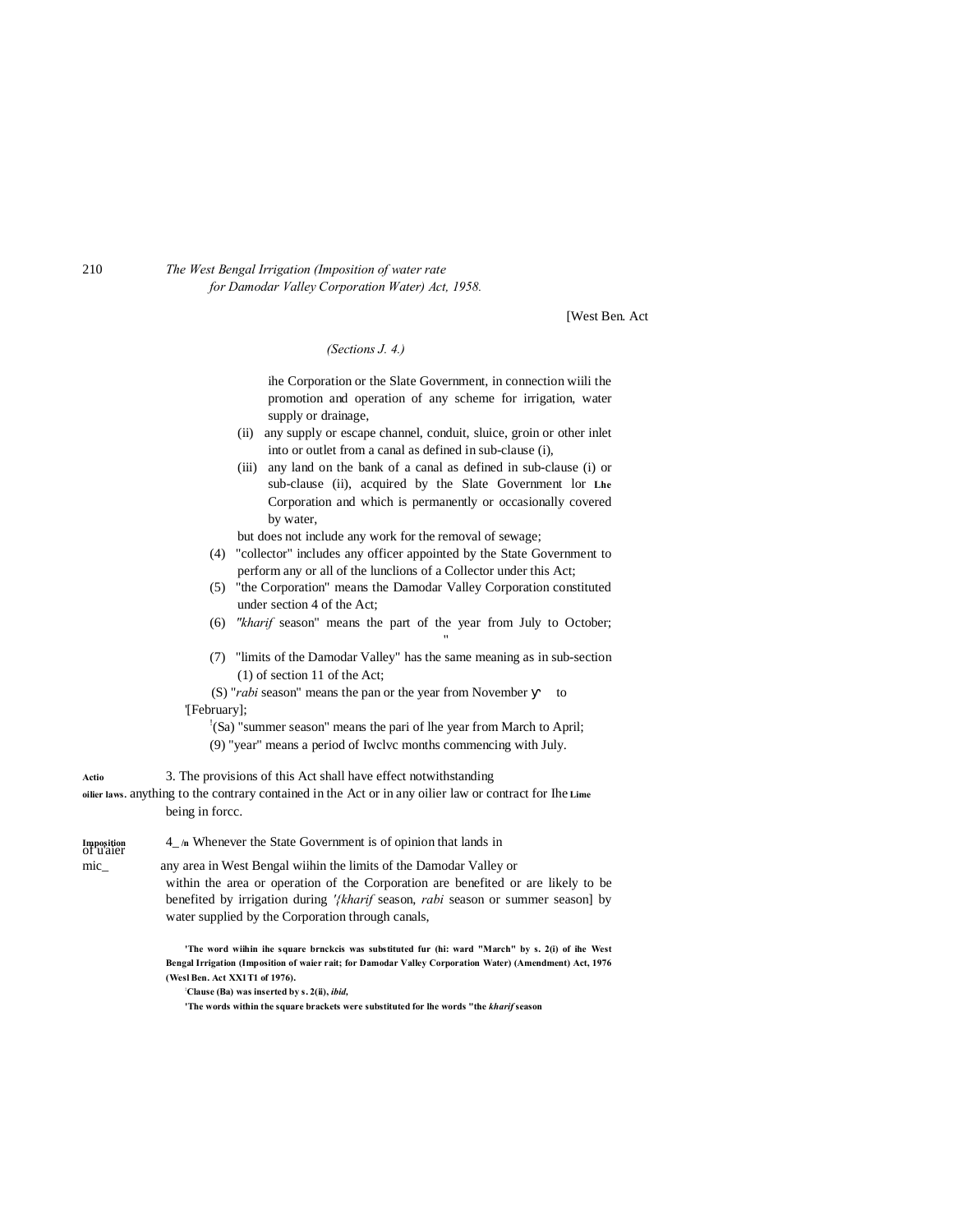*The West Bengal Irrigation (Imposition of water rate* 211 *for Damodar Valley Corporation Water) Act, 1958.*

## XXVI of 1958.]

#### *(Section 5.)*

the Stale Government may, by notification, declarc its intention to impose in such area a water rate. Tor *^kharif* season, *rabi* season or summer season], at such rate not exceeding.ô

: (a) rupees thirty-two for an area *of* -4047 hectares for *kliarif* season,

"(b) rupees Tony-eight for an area of '1047 hectares for *rabi* season, and

: (c) rupees one hundred and sixty for an area of -4047 hectares lor summer season, as may be specified in lhe notification.

(2) On the publication of a notification under sub-section (I), any person interested in any land likely lo be affected by the imposition of the water rate referred to in lhe notification may, within a period of one month from the date of publication of the notification, prefer objections to the State Government to lhe intended imposition of the water rate,

or the rate at which the water rate is intended to be imposed or Lo the inclusion of such land in lhe area in rcspcct of which lhe declaration has been made under subsection  $(1)$ ,

(3) On the expiry of the period referred to in-sub-section (2) for preferring objections, the State Government may, after considering the objections, if any, received by it during such period, by notificationô

- (a) withdraw the declaration intending to impose a water rate, or
- (b) impose a water rate, in the area in respect of which lhe declaration under suh-section (1) was made or in any pan thereof (hereinafter referred to as the notified area), not exceeding the rate specified in the notification under subsection (I):

Provided that such rate shall, in respect of any land for which water is obtained for irrigation by lift irrigation arrangement maintained and operated by the occupier thereof,

be one-half of lhe rale specified in the notification.

-l(4) The water rate imposed under clause (b) of sub-secLion (3) shall remain effective uniil **Lhe** same is revised by **Lhe** State Government by similar notification issued under (his section.

| 5. Notwithstanding anything to the contrary contained in any other       | Liability for            |
|--------------------------------------------------------------------------|--------------------------|
| law for the lime being in force or in any custom, usage or contract, the | $\hbox{hJwawV}^{\wedge}$ |
| liability for payment of the water rale shall be on the occupiers of the | raic.                    |
| lands included in the notified area:                                     |                          |

'See foot-note 3 on page 2[0, *ante.*

**: These chuscs were subslilultd for original dauscs (a) an J (b) by s 3(a)(ii) of ihe Wcsl Bengal Irrigation (Imposiiion of water rale for Damodar Valley Corporation Water) (Amendment) Aci, 1976 (Wesl Ben, Act XXtil of 1976).**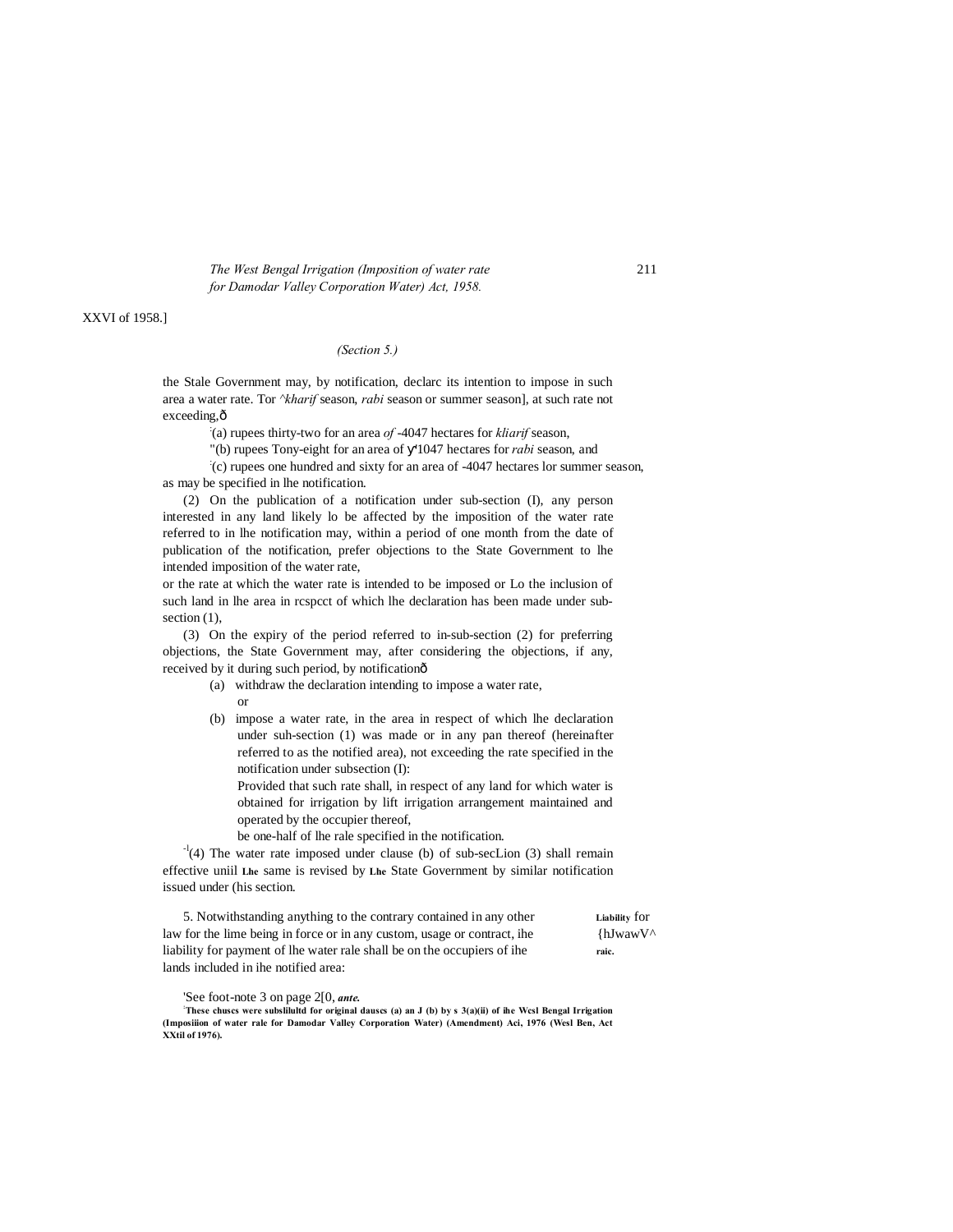212 *The West Bengal Irrigation (Imposition of water rate for Damodar Valley Corporation Water) Act, J95S.*

#### **[West Ben. Act**

## *(Sections 6, 7.)*

Provided that where any such land is cultivated by a *bargadar* as defined in clause (2) of scction 2 of Ihe West Bengal Land Reforms Aci, **Wcsi Ben,** 1955, (he liability for payment of (he water rate shall be on the owner of ihe land under whom ihe *bargadar* holds:

Provided funhcr thai when water rate is paid by the owner of any land cultivated by a *bargadar,* the owner shall be entitled to recover from the *bargadar* half of the amount paid by him as water rate.

**Exemption.** 6. if Tor any reason there is, in any season, a total or partial failure of crops in any land in the notified area, the State Government may, grant total or partial exemption from the water rale to the owner or occupier of such land as the case may be.

> 7, (1) As soon as passible after the notification under sub-section (3) of section 4, imposing a water rate is published, the Collector shall moke a preliminary assessment of the rate for *<sup>l</sup> [kharifscasor\, rabi* season or summer season] in respect of all lands included in lhc notified area and shall causc notices of such preliminary assessment to be served on all persons liable to pay the water rate specifying therein the period within which objections to the assessment may be preferred.

> (2) On the expiry of the period specified in the notice under subsection (1), the Collector shall, after considering objections, if any, received by him during such period, make a final assessment of the rate Tor *<sup>2</sup> \kharif* season, *rabi* season or summer season] which shall be payable annually so long as the notification under clause (b) of sub-section (3) of scction 4 remains in force.

> The Collector shall cause a notice of demand to be served on every person by whom the water rate is payable according to such assessment requiring him to pay the water rate for the year mentioned in lhc notice of demand for *-[kharif* season, *rabi* season or summer season], as the ease may be, by such date as may be specified in the notice of demand not being earlier than one month after the servicc of such notice:

> Provided that such notice of demand shall, if it cannot be served for any reason **wiLhin the** year to which the demand relates, be served as soon thereafter as possible.

> (3) Every person who makes payment of water rate by the specified date shall be entitled to a rebate of five *per centum* of the amount of the water rate.

**<sup>■</sup>The words \viihin the square brands were subsiilulcd for the words "(hi: Wwn/season or for lhc** *rati* **season" by s. 4(o) of lhc West Bengal trrigallon (Imposition of water rale for Damodar Vat Icy-Corporation Water) (Amendment) Act. 1976 (Wesl Ben. Act XXIII of 1976).**

**<sup>-</sup>Thi; words within (he square brackets were substituted for lhc wonis "lhc** *kharif* **season**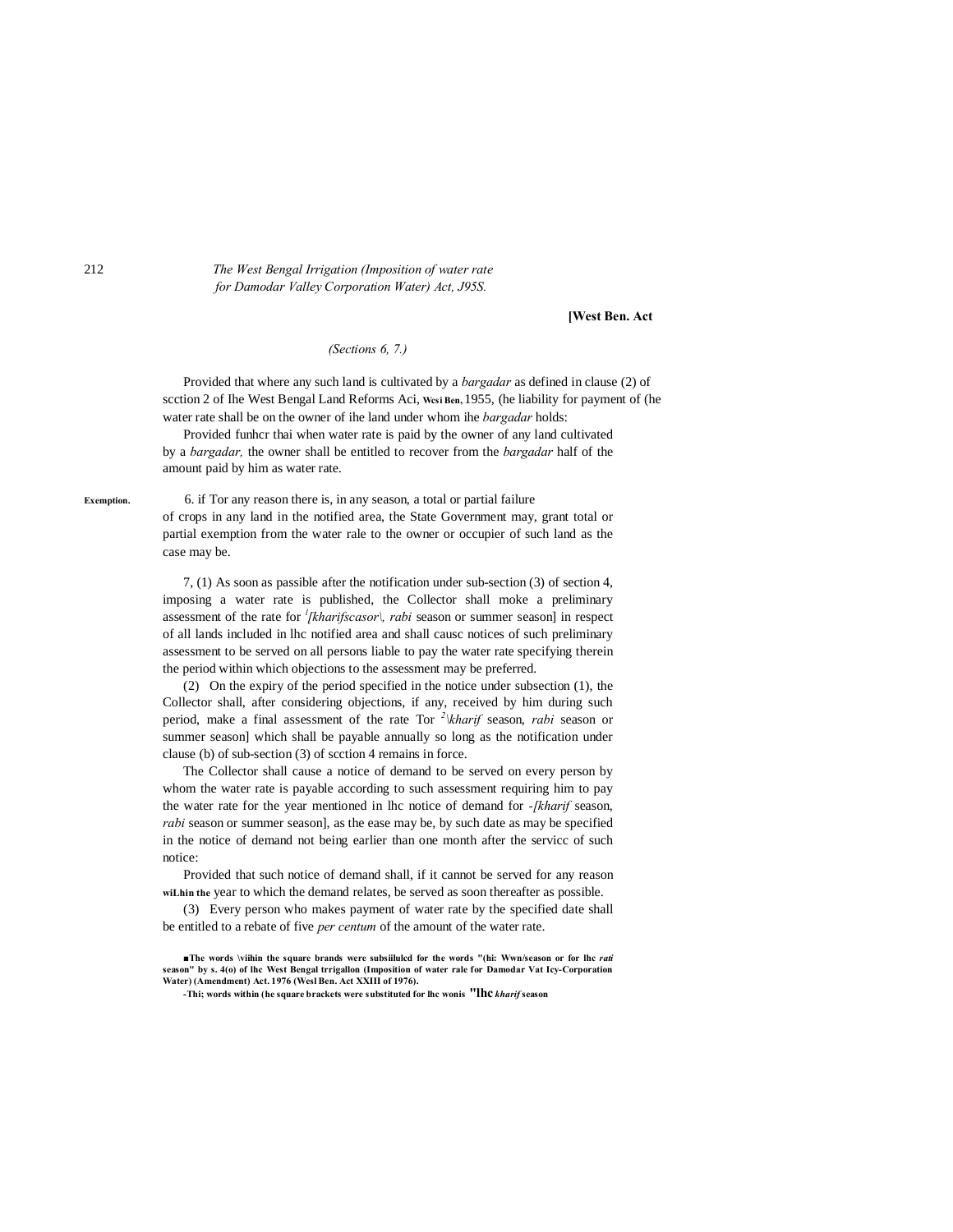$i, II$  , SVA V

*The West Bengal Irrigation (Impos'tlion of water rare* 2 J 3 *for Damodar Valley Corporation Water) Ad, 195S.*

## **XXVI of 1958.]**

#### *(Sections 8-JO.)*

(4) Subject to the provisions of section 8, if any amount of the water rate due from any person is not paid by the dale specified in the notice of demand, interest at such rate not cxcecding six and a quarter *per cent, per annum* as the State Government may fix from lime lo lime shall be payable thereon from the date of the defaull.

8. Any person may, within thirty clays from the date of service on App^ him of a notice of demand under sub-section (2) of section 7, appeal lo such appellate authority as may be prescribed by rules made under ihis Act, either regarding his liability to pay the water rale or lhe amount assessed and the decision of the appellate authority in such appeal shall be final.

Free passage **of water for irrigation or drainage lo be afforded**  *9.* (1) For lhe purpose of irrigation or drainage of lands in the notified area, the owners or occupiers of such lands shall be bound to afford free passage for water through or over all lands in their possession or under their control and for that purpose to allow, when so required by the Collector by order massage of made in this behalf, the construction and maintenance of such channels as may be necessary," water for wilhoul causing unnecessary loss or damage to such lands.

(2) If any person refuses lo comply wilh an order under subsection (1), the Collector may cause lhe channel to be constructed or maintained and may recover lhe costs thereof from such person as public demand.

(3) Notwithstanding anything contained in any other law for the lime being in force, no person shall be entitled to claim any compensation for any damage or loss which may be caused as a result of the construction or maintenance of any channel under sub-seclion (1) or subsection  $(2)$ ,

10. (1) ir any obstruction is put in any channel referred to in section 9 or other canal or  $P_{\text{an allly for any cut}}$  is made on the bank thereof as a result of which the normal flow of water through such diversion  $a$  channel or canal is diverted for the purpose of irrigating any land, the Collector may—

**Pan ally for**  diversion *a(* **normal flow of canal water by obstruction.** 

through **over all lands.**

- «te. (a) take such measures as he may consider necessary to remove such obstruction  $\theta$ <sup>obstruction</sup> or lo close such cut, and
- (b) wilhoul prejudice lo the provisions of section 7, impose a penally, which may eMend to ten times lhe water raic assessed for *<sup>1</sup> \kharif* season, *rabi* season or summer season], as the case may be. having regard Co the lime when the obstruction

**'The words widiin the square brackets were substituted for the words "the Wiwri/seasan or the** *rabi* **season" by s. 5 of the West Bengal Irrigation (Imposition or water rate for Damodar VaJIcy Corporation Water) (Amendment) Act. 1976 (West Ben. Act XXtll of**